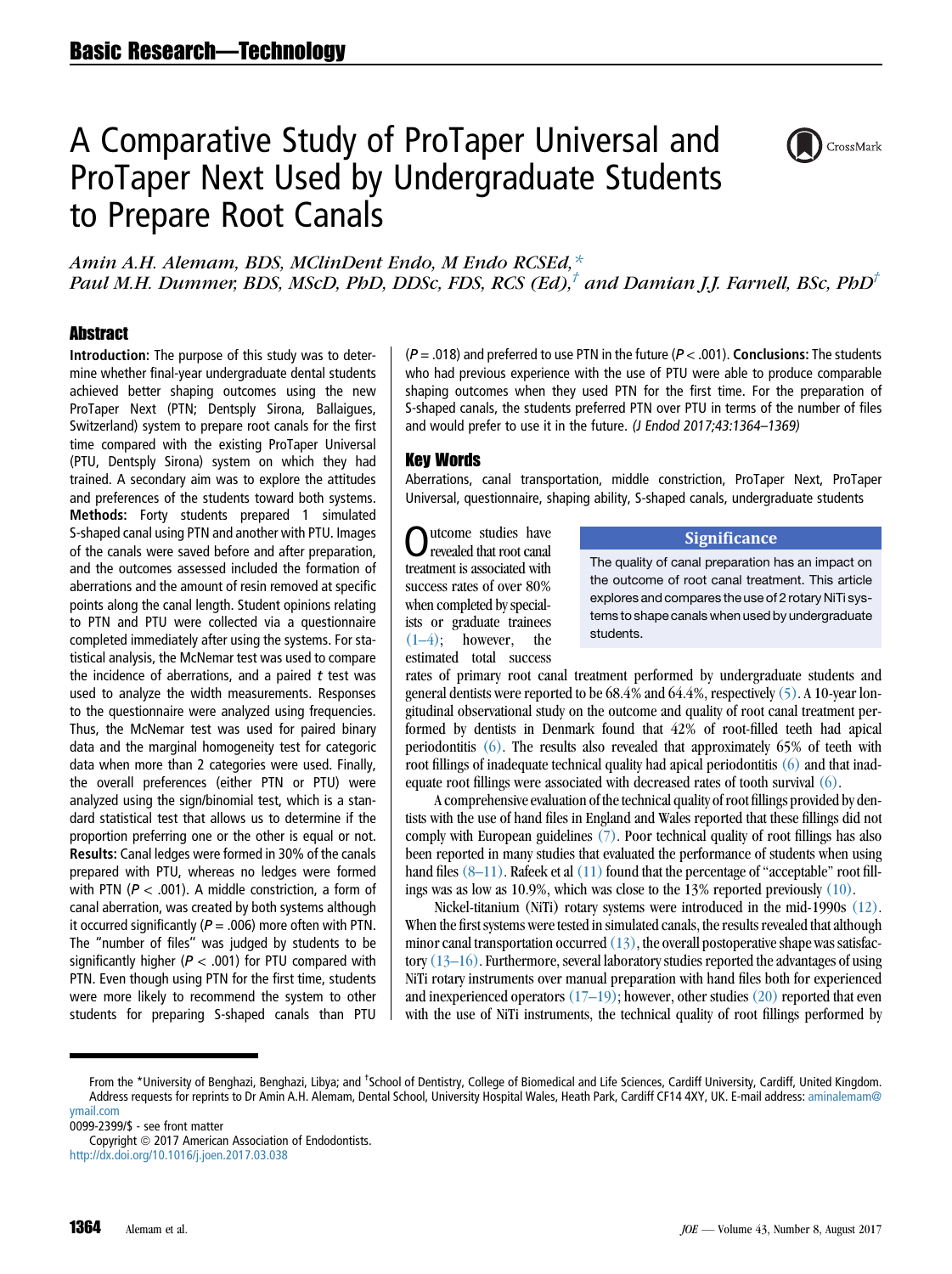students was ''poor'' and that tooth type significantly affected the quality of root fillings. The preparation of curved root canals in molar teeth by students has been associated with procedural errors  $(21)$ , and the curvature of canals has been found to be 1 of the main factors linked with poor-quality root fillings performed by students and dentists [\(21–23\).](#page-5-0)

The European Society of Endodontology has provided guidelines for the undergraduate curriculum in endodontology in an attempt to improve standards of education and clinical training [\(24\)](#page-5-0). Enhancing endodontic education in undergraduate programs is essential [\(25–27\)](#page-5-0) and that includes the incorporation of training on the use of newer instruments and techniques [\(28\).](#page-5-0) Recently, the ProTaper Next (PTN) rotary system (Dentsply Sirona, Ballaigues, Switzerland) was marketed [\(29\)](#page-5-0) and is 1 of the latest variations of the ProTaper rotary system (Dentsply Sirona). PTN is made of M-Wire, whereas the ProTaper Universal (PTU, Dentsply Sirona) system is made of conventional NiTi alloy. Furthermore, PTN has a cross section of an off-center rectangular design that is responsible for the "swaggering movement" of the file during rotation [\(29\).](#page-5-0)

Although most of the available evidence on the shaping ability of PTN might support the superiority of PTN over PTU, this evidence is not generalized to students because all the studies that tested PTN involved a single experienced operator who performed the canal preparations [\(30–32\).](#page-5-0) To date, no study has assessed either the performance of these systems or the preferences of students relating to the use of PTN to prepare curved root canals. Thus, the present study aimed to investigate the performance of students (final year) using PTN for the first time in comparison with the existing PTU system, which the students had used during their training. The study evaluated changes in canal shape and the incidence of aberrations, and it also obtained feedback from students on the perceived usefulness and preferences of using both rotary systems during the preparation of simulated S-shaped canals. The null hypothesis was that there is no significant difference between PTU and PTN in the shaping ability of S-shaped simulated canals and no significant difference in student feedback on the use of both systems.

# Materials and Methods

This study was approved by the Research Ethics Committee of the School of Dentistry, Cardiff University, Cardiff, UK. It was designed in 2 parts (canal preparation and a questionnaire) that were conducted synchronously. Forty or approximately 60% of the final-year bachelor of dental surgery students at Cardiff University (2015–2016 intake) were included. Each student prepared 2 simulated S-shaped canals contained within endodontic training blocks (Dentsply Sirona) with an apical diameter of 0.15 mm and a 0.02 taper. The first simulated block used by each student was prepared by either the PTN or the PTU system, and the second simulated block was prepared by the other system. Thus, 80 identical simulated blocks were used in total.

# Practical Sessions

Laboratory sessions commenced with a slide presentation that included information on the purpose of the study, how to prepare the canals, and the use of the systems based on the manufacturers' instructions. Rotational speed and torque were set according to the manufacturers' recommendations. Alcohol was used for canal irrigation, and SlickGel ES (Kerr Endodontics, Bioggio, Switzerland) was used as a lubricant. Canals were negotiated, and glide paths were confirmed using size 10 K-files to a working length of 16.5 mm. Preparation with PTU was completed up to F2 (size 25, 0.08 taper), whereas preparation with PTN was performed up to X2 (size 25, 0.06 taper). Stopwatches were given to each participant in order to record the preparation time.

Preoperative, intraoperative, and postoperative images of the canals were acquired using a video camera imaging system and standard

setup conditions (F10 CCD; Panasonic, Osaka, Japan). For PTU, 4 images were taken: preoperative, intraoperative 1 after S2, intraoperative 2 after F1, and postoperative after F2. For PTN, 3 images were taken: preoperative, intraoperative after X1, and postoperative after X2. All images were stored in a computer, and composite images were created using software (Image-Pro Plus; Media Cybernetics, Silver Springs, MD).

#### Measurements

Image-Pro Plus software was used to measure the amount of resin removed 1 mm from the preparation end point toward the outer side of the apical curvature (Fig. 1). Measurements were taken of the maximum amount of resin removed on the inner side of the apical curvature (Max-AC) and of the entire canal width at this level. Finally, measurements were taken of the minimum canal width between the 2 curvatures (Min-W).

#### **Aberrations**

An assessment was made of the presence and location of canal aberrations in the postoperative composite images. If a canal aberration was noted, its occurrence was traced back through the previous intraoperative composite images. If the canal width at Max-AC was found to be greater than the Min-W, then this was taken to be an indication of the presence of a preparation error, which was termed a ''middle constriction'' (Figs. 1 and [2\)](#page-2-0).

#### **Ouestionnaire**

The questionnaire included rating the systems for controllability, simplicity, effectiveness, cutting efficiency, sequence designation, and general personal opinions [\(Table 1](#page-3-0)), and these questions were asked separately for PTN and then PTU.

#### Data Management and Statistical Analysis

Intraclass correlation coefficients were conducted on measurements to assess the intrarater reliability (ie, the variation in measuring canal widths at different points in time). Outcomes for the presence of aberrations were binary, and they were ''paired'' because each subject used either PTN first and then PTU or (order reversed) PTU first and then PTN. The McNemar test is used in situations in which the data are both paired and binary where  $P \geq .05$ indicated that the proportion of aberrations was the same for PTU as for PTN and  $P < .05$  indicated that they were significantly different. Measurements and preparation time were also found for PTU and PTN for each subject, and data for these variables were also ''paired.'' The differences in these paired measurements were normally distributed, and the paired t test was used to detect significant differences between the 2 systems. The effect of system order was adjusted for by using mixed analysis of variance.



**Figure 1.** The measuring points:  $(I)$  1 mm from the preparation end point toward the outer side of the apical curvature, (2) Max-AC, (3) the entire canal width at Max-AC, and (4) Min-W.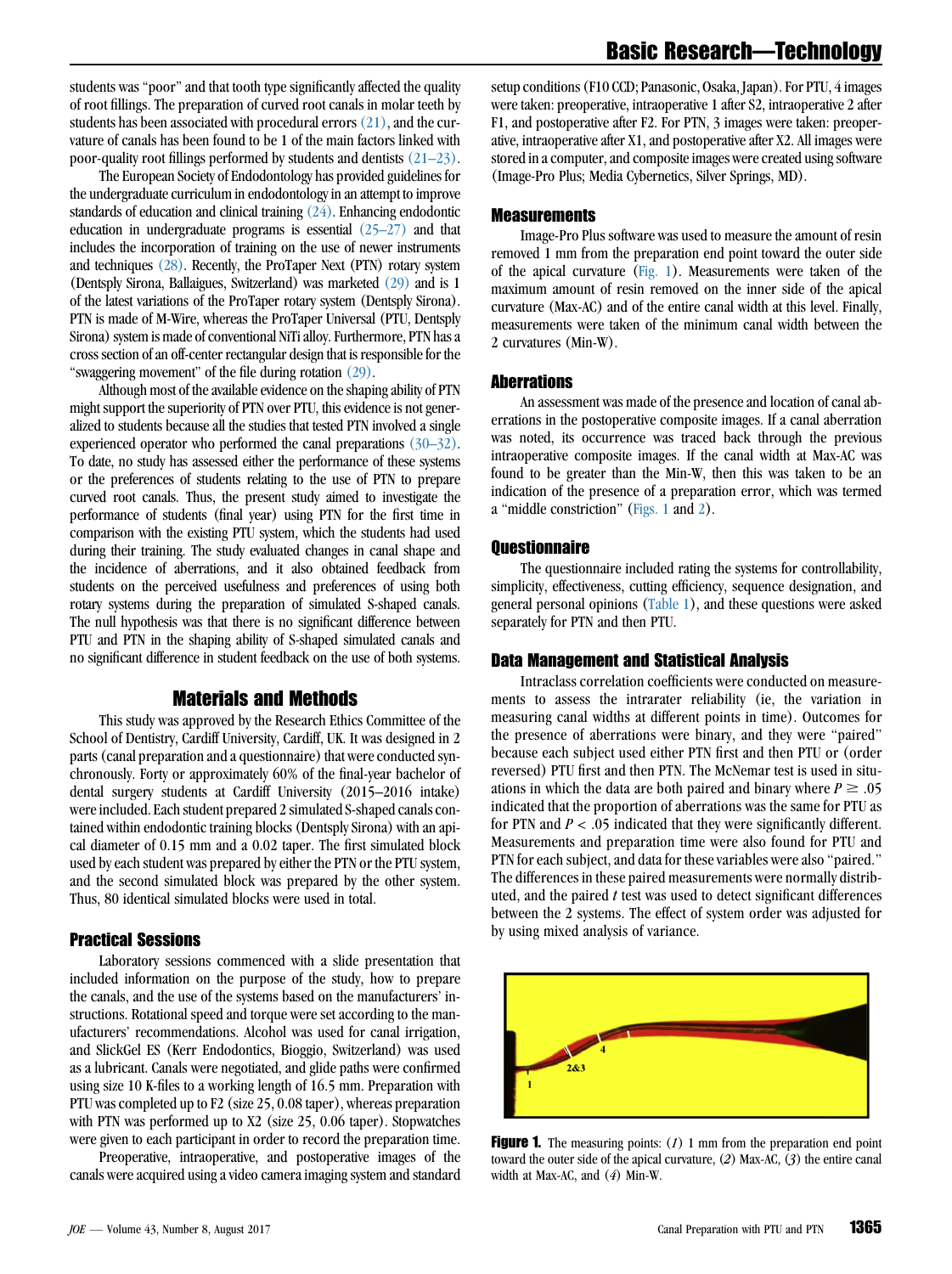<span id="page-2-0"></span>

Figure 2. Postoperative images (black and white) and preoperative-postoperative composite images (colored). The red color represents the amount of resin removed. (A and B) Two degrees of ledge formation; the black arrows indicate the ledge positions. C and D show the position of the middle constriction (minimum canal width).

All items in the questionnaire were analyzed using frequencies. Thus, the McNemar test was used for paired binary data or the marginal homogeneity test for categoric data when more than 2 categories were used. Finally, the overall preferences (PTN or PTU) were analyzed using the sign/binomial test where  $P \geq .05$  indicated that equal numbers of students preferred PTU compared with PTN (and vice versa) and  $P < .05$  indicated that significantly more students preferred PTU compared with PTN (or vice versa). The sign/binomial test gives an exact P value by using binomial distribution, and, therefore, it may be used even for very small sample sizes in principle. All calculations were performed using SPSS Version 20 (SPSS Inc, Chicago, IL).

#### **Measurements**

# Results

The intraclass correlation for single measures of the canal measurements was 0.975 (95% confidence interval, 0.954–0.987), and for average measures it was 0.988 (95% confidence interval, 0.976–0.993). The estimate of the error between repeated measurements, approximately 5%, could be safely ignored.

Results for the width measurements at all points are shown in [Table 2.](#page-4-0) The order (PTN first and then PTU or PTU first and then PTN) did not lead to significant effects in most cases. The amount of resin removed at Max-AC was significantly larger with PTN than with PTU ( $P < .001$ ). The Min-W values were significantly larger for PTU compared with PTN  $(P = .001)$ .

For the amount of resin removed 1 mm from the preparation end point toward the outer side of the apical curvature, all of the canals without ledges were prepared beyond the predetermined preparation end point (ie, they were overprepared). Canal transportation as an apical zip occurred at the preparation end point toward the outer side of the apical curvature in 5 canals with PTU (out of 28,  $\approx$  18%) and 8 canals with PTN (out of 40,  $\approx$  20%).

# Preparation Time

The mean preparation time of PTU was 12 minutes 52 seconds, which was significantly longer than the mean preparation time with PTN (ie, 8 minutes 6 seconds)  $(P < .001)$  [\(Table 2\)](#page-4-0).

# **Aberrations**

Ledges occurred with PTU in 12 canals, but no ledges were formed with PTN. The McNemar test indicated that there were significantly more ledges created using PTU compared with PTN ( $P < .001$ ). The intraoperative composite images revealed that ledges in 11 of the 12 canals were formed with F2 files. In just 1 canal was the ledge formed with F1 files.

The creation of the middle constriction (Fig. 2A–D) occurred in 29 of 40 canals (73%) for PTN and 18 of 40 (45%) canals for PTU. The McNemar test indicated that significantly more middle constrictions were created using PTN when compared with PTU ( $P = .006$ ). In all of the canals prepared with PTN, the middle constriction was created first with X1 and continued with X2. Other types of aberrations, such as perforation, apical blockage, and outer widening, were not found. No instrument fractures occurred.

# **Ouestionnaire**

[Table 1](#page-3-0) demonstrates the questionnaire results. The students perceived that the number of files of the PTU system was significantly higher than that of PTN ( $P < .001$ ). The students reported they would recommend to other students the PTN system over the use of PTU for the preparation of S-shaped canals ( $P = .018$ ), and they also preferred to use PTN in the future  $(P < .001)$ .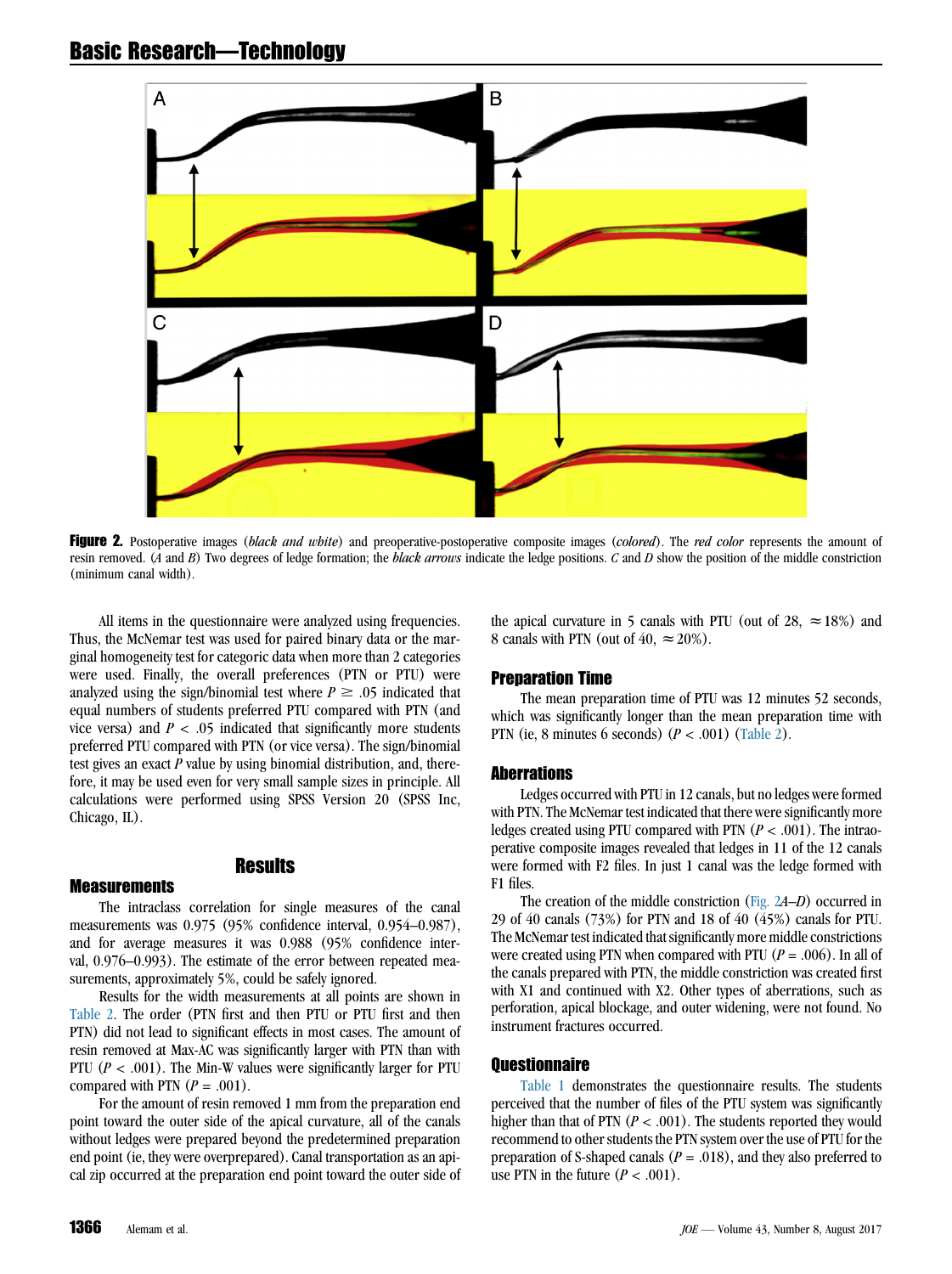| Which part of the canal was difficult to prepare?                            |                                                                                                        |                                                                                      |                                                        |                                                    |                                                      |            |  |  |  |  |  |  |  |
|------------------------------------------------------------------------------|--------------------------------------------------------------------------------------------------------|--------------------------------------------------------------------------------------|--------------------------------------------------------|----------------------------------------------------|------------------------------------------------------|------------|--|--|--|--|--|--|--|
|                                                                              | Coronal, n (%)                                                                                         | Apical, n (%)                                                                        | None, $n$ (%)                                          | Both apical and coronal, $n$ (%)                   |                                                      |            |  |  |  |  |  |  |  |
| PTU<br><b>PTN</b>                                                            | 3(7.5)<br>2(5)                                                                                         | 30 (75)<br>21 (52.5)                                                                 | 5(12.5)<br>17 (42.5)                                   | 2(5)<br>0(0)                                       |                                                      | $P = .138$ |  |  |  |  |  |  |  |
| Which stage of the canal preparation was easy to perform?                    |                                                                                                        |                                                                                      |                                                        |                                                    |                                                      |            |  |  |  |  |  |  |  |
|                                                                              | Shaping, n (%)                                                                                         | Finishing, n (%)                                                                     | None, n (%)                                            | Both shaping and finishing, $n$ (%)                |                                                      |            |  |  |  |  |  |  |  |
| PTU<br><b>PTN</b>                                                            | 13 (32.5)<br>10 (25)                                                                                   | 14 (35)<br>15 (37.5)                                                                 | 9(22.5)<br>0(0)                                        | 4(10)<br>15 (37.5)                                 | $P = .098$                                           |            |  |  |  |  |  |  |  |
| <b>Number of files</b>                                                       |                                                                                                        |                                                                                      |                                                        |                                                    |                                                      |            |  |  |  |  |  |  |  |
|                                                                              | Highly acceptable, $n$ (%)                                                                             | Acceptable, n (%)                                                                    | Many, $n$ (%)                                          | Too many, $n$ (%)                                  | Missing, n (%)                                       |            |  |  |  |  |  |  |  |
| PTU<br><b>PTN</b>                                                            | 2(5)<br>34 (85)                                                                                        | 24 (60)<br>5(12.5)                                                                   | 9(22.5)<br>0(0)                                        | 5(12.5)<br>0(0)                                    | 0(0)<br>1(2.5)                                       | P < .001   |  |  |  |  |  |  |  |
| Rate from 1 to 4 according to its safe cutting                               |                                                                                                        |                                                                                      |                                                        |                                                    |                                                      |            |  |  |  |  |  |  |  |
|                                                                              | Extremely unsafe, n (%)<br>Unsafe, $n$ (%)<br>Safe, n (%)<br>Extremely safe, $n$ (%)<br>Missing, n (%) |                                                                                      |                                                        |                                                    |                                                      |            |  |  |  |  |  |  |  |
| <b>PTU: S1</b><br>PTU: S2<br>PTU: F1<br>PTU: F2<br><b>PTN: X1</b><br>PTN: X2 | 15 (37.5)<br>8(20)<br>13 (32.5)<br>17 (42.5)<br>18 (45)<br>23 (57.5)                                   | 10 (25)<br>17 (42.5)<br>16 (40)<br>9(22.5)<br>16 (40)<br>15 (37.5)                   | 5(12)<br>9(22.5)<br>8(20)<br>7(17.5)<br>4 (10)<br>0(0) | 9(22)<br>5(12.5)<br>2(5)<br>6 (15)<br>0(0)<br>0(0) | 1(2.5)<br>1(2.5)<br>1(2.5)<br>1(2.5)<br>2(5)<br>2(5) |            |  |  |  |  |  |  |  |
| Are you generally satisfied with the use of this system?                     |                                                                                                        |                                                                                      |                                                        |                                                    |                                                      |            |  |  |  |  |  |  |  |
|                                                                              | Yes, $n$ (%)<br>No, $n$ (%)                                                                            |                                                                                      |                                                        |                                                    |                                                      |            |  |  |  |  |  |  |  |
| PTU<br><b>PTN</b>                                                            |                                                                                                        | 34 (85)<br>37 (92.5)                                                                 |                                                        | 6(15)<br>3(7.5)                                    |                                                      |            |  |  |  |  |  |  |  |
|                                                                              |                                                                                                        | Do you recommend that other students use this system when preparing S-shaped canals? |                                                        |                                                    |                                                      |            |  |  |  |  |  |  |  |
|                                                                              |                                                                                                        | Yes, $n$ (%)                                                                         |                                                        | No, $n$ (%)                                        |                                                      |            |  |  |  |  |  |  |  |
| PTU<br><b>PTN</b>                                                            |                                                                                                        | 27(67.5)<br>36 (90)                                                                  |                                                        | 13 (32.5)<br>4 (10)                                |                                                      |            |  |  |  |  |  |  |  |
|                                                                              |                                                                                                        | Which system do you recommend for the students to use during their training?         |                                                        |                                                    |                                                      |            |  |  |  |  |  |  |  |
| PTU, $n$ (%)                                                                 |                                                                                                        | PTN, $n$ (%)                                                                         |                                                        | Both, $n$ (%)                                      |                                                      |            |  |  |  |  |  |  |  |
| 16 (40)                                                                      |                                                                                                        | 20 (50)                                                                              |                                                        | 4(10)                                              |                                                      |            |  |  |  |  |  |  |  |
| Which system do you prefer to use in the future?                             |                                                                                                        |                                                                                      |                                                        |                                                    |                                                      |            |  |  |  |  |  |  |  |
| PTU, n (%)                                                                   |                                                                                                        | PTN, $n$ (%)                                                                         |                                                        | Missing, n (%)                                     |                                                      |            |  |  |  |  |  |  |  |
| 5(12.5)                                                                      |                                                                                                        | 34 (85)                                                                              |                                                        | 1(2.5)                                             |                                                      | P < .001   |  |  |  |  |  |  |  |

<span id="page-3-0"></span>TABLE 1. Results of the Questionnaire (Marginal Homogeneity Test [Exact, 2-tailed], McNemar Test [Exact, 2-tailed], and Exact Binomial/Sign Test Comparing Number Responding ProTaper Universal [PTU] against Number Responding ProTaper Next [PTN])

# **Discussion**

The aim of this study was to determine whether the first use of PTN by final-year bachelor of dental surgery students to prepare simulated canals achieved better shaping outcomes than the system that the students had been trained to use (PTU). In addition, the questionnaire was designed to determine which system they preferred.

The study was divided into 2 parts that were conducted synchronously. The first part assessed the shaping ability using simulated S-shaped canals. The results revealed that ledges were formed in 30% of the canals prepared with PTU, whereas no ledges were formed with PTN  $(P < .001)$ . A middle constriction was created by both systems; however, it occurred significantly more often with PTN than PTU ( $P = .006$ ).

In the second part of the study, immediate feedback from the students was collected through a questionnaire. The results revealed that students preferred the number of files of PTN compared with PTU  $(P < .001)$  and were more likely to recommend PTN to other students for preparing S-shaped canals ( $P = .018$ ); furthermore, they also preferred to use PTN in the future  $(P < .001)$ . Overall, the findings of the study indicate that the null hypothesis was partially rejected in its 2 parts (subjectively and objectively); however, the students' feedback was in favor of PTN files in most of the parameters.

S-shaped canals were used because they have a high degree of technical difficulty during treatment according to the case difficulty assessment as described by the American Association of Endodontists[\(33\)](#page-5-0). This canal form represents 1 reason for the increased incidence of canal blockages and instrument fracture during canal preparation [\(34\)](#page-5-0).

The order of canal preparation using the systems was reversed in the 2 groups of participants to eliminate ''experience'' as a factor. There was very little, if any, difference when the systems were used either first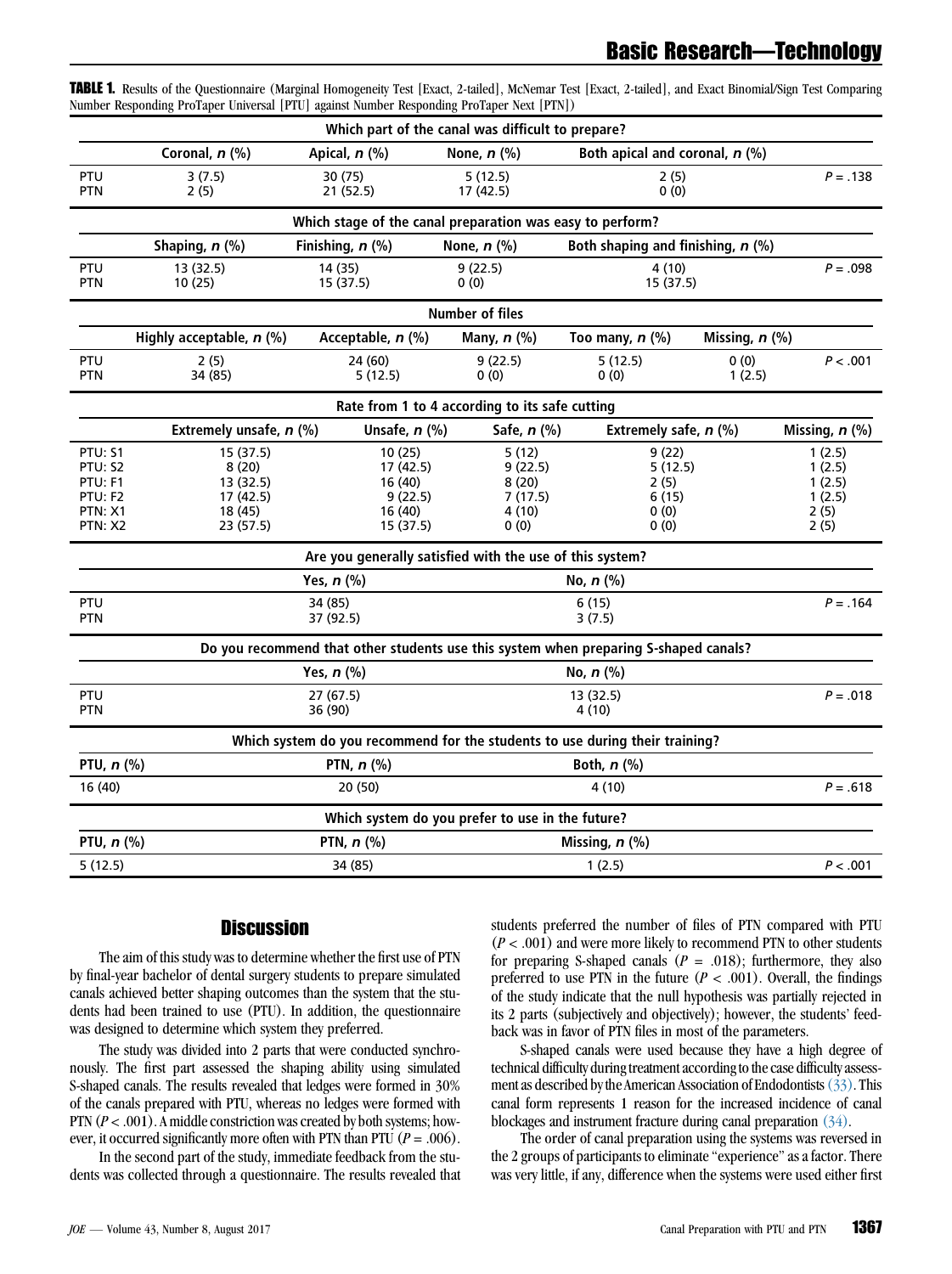# <span id="page-4-0"></span>Basic Research—Technology

|                                          | PTU     |           | <b>PTN</b> |           | <b>PTU-PTN</b>    |          | P value  |               |              |
|------------------------------------------|---------|-----------|------------|-----------|-------------------|----------|----------|---------------|--------------|
|                                          | Mean    | <b>SD</b> | Mean       | <b>SD</b> | <b>Difference</b> | 95% LCI  | 95% UCI  | Paired t test | <b>ANOVA</b> |
| $AR-1$ mm (mm)                           | 0.059   | 0.040     | 0.071      | 0.083     | $-0.001$          | $-0.013$ | 0.010    | 0.795         | 0.781        |
| Max-AC (mm)                              | 0.227   | 0.079     | 0.300      | 0.106     | $-0.073$          | $-0.109$ | $-0.037$ | < 0.001       | < 0.001      |
| The entire canal width<br>at Max-AC (mm) | 0.497   | 0.073     | 0.570      | 0.103     | $-0.073$          | $-0.110$ | $-0.036$ | < 0.001       | < 0.001      |
| Min-W (mm)                               | 0.520   | 0.049     | 0.493      | 0.036     | 0.027             | 0.013    | 0.042    | 0.001         | 0.001        |
| Preparation time (seconds)               | 772.300 | 314.569   | 486.575    | 265.034   | 285.725           | 204.389  | 367.061  | < 0.001       | < 0.001      |

**TABLE 2.** Results for the Measurements Made on Images of S-shaped Canals ( $n = 40$  for All Cases)

ANOVA, analysis of variance; AR-1 mm, 1 mm from the preparation end point toward the outer side of the apical curvature; LCI, lower confidence interval; Max-AC, the maximum amount of resin removed on the inner side of the apical curvature; Min-W, the minimum canal width between the 2 curvatures; PTN, ProTaper Next; PTU, ProTaper Universal; SD, standard deviation; UCI, upper confidence interval. Results of the paired t test and results for the equivalent repeated measures factor via mixed analysis of variance are also given.

or second, and, consequently, the results for each system were combined to give a total of 40 specimens per group.

Ledges occurred in 30% of the canals prepared with PTU, whereas no ledges were formed with PTN. This difference is likely to be related to instrument flexibility. PTN is made of M-Wire, which is more flexible, whereas PTU is made from traditional NiTi wire. The 2 systems are also different in their design, with PTU having a convex triangular cross-sectional design and PTN a rectangular design. The F2 instrument of PTU has a fixed taper from D1 to D3 (0.08), whereas the X2 of PTN is described as having an apical taper of 0.06 [\(29\).](#page-5-0) In summary, the greater taper of the F1 and F2 instruments of the PTU system combined with its alloy composition and its cross-sectional shape result in a stiffer instrument that is more prone to creating ledges [\(35\).](#page-5-0)

An elbow like aberration or ''middle constriction'' was also observed and recorded as a preparation error [\(Fig. 2](#page-2-0)). It could have resulted from the tendency of instruments to straighten within the curved root canals as they do in zip and elbow formations  $(36)$ ; however, it cannot be described as a zip and elbow where the elbow is a narrow portion at the point of maximum curvature of the root canal [\(37\)](#page-5-0). In the present study, the term ''middle constriction'' was used to refer to the canal region with a reduced width (Min-W) between the apical and the coronal curvatures in comparison with the canal width at the apical curvature (canal width at Max-AC). This portion had a diameter less than the canal diameter at the apical curvature.

The results indicate that the creation of the middle constriction was significantly higher with PTN than PTU ( $P = .006$ ). The results also revealed that PTN removed significantly more resin at Max-apical than PTU ( $P < .001$ ), and the Min-W values were significantly larger for PTU compared with PTN  $(P = .001)$ , which can explain the increased incidence of middle constrictions in canals prepared with PTN. Wu et al [\(32\)](#page-5-0) reported that PTN and PTU straightened the apical curvature of the S-shaped simulated canals with no significant difference; however, the authors reported that PTN produced more transportation in the straight portion of L-shaped canals compared with PTU.

The more frequent creation of this error with PTN (72% of the canals) might be related to the difference in taper between the 2 systems, especially the last instrument used (X2 0.06 and F2 0.08). Another possible explanation is the effect of the off-center cross-sectional design on PTN movement during canal preparation, especially at the second curvature of the S-shaped canals where the ''swaggering movement'' may become exaggerated. The overall flexibility and movement of PTN may have an unfavorable impact on the preparation outcome, especially in S-shaped canals; however, studies on natural teeth found that the PTN produced significantly less canal transportation compared with PTU [\(38, 39\)](#page-5-0).

Student perceptions of the PTN and PTU systems were explored in the questionnaire, and the results are shown in [Table 1.](#page-3-0) In response to question 1 (ie, "Which part of the canal was difficult to prepare?"), noticeably, 17 (42.5%) students responded that no part of the canal was difficult to prepare for PTN, whereas only 5 (12.5%) responded in the same way for PTU. Responses were broadly similar for the PTN and PTU for question 2 (ie, ''Which stage of the canal preparation was easy to perform?''). Nine or 22.5% responded that no stage was difficult to prepare for PTN, whereas no students responded that any part of the canal was difficult to prepare for PTU. This indicates a higher level of perceived difficulty when using PTU compared with PTN although responses to these questions were not significantly different (question 1:  $P = .138$  and question 2:  $P = .098$ ).

The results revealed that students preferred the number of files of PTN compared with PTU ( $P < .00$ ), and there was a trend for more students rating PTN as safer than PTU. Interestingly, a greater percentage of the students selected PTN as the system that they would use in the future (34 students [85%]) compared with only 5 (12.5%) students who selected PTU. The difference between the 2 systems was significant  $(P < .001)$ , and the main reasons for the selection of PTN were technical reasons such as preparation time and number of files.

#### Conclusion

Canal ledges were formed in 30% of the canals prepared with PTU, whereas no ledges were formed with PTN. A middle constriction was formed with both systems; however, it occurred significantly more often with PTN. There was no significant difference reported by the students in perceived difficulty when using PTU and PTN. The students reported significantly more acceptance for the number of files with PTN than PTU. The students recommended the use of PTN to other students for the preparation of S-shaped canals significantly more often than the use of PTU. The students preferred to use PTN in the future significantly more than PTU.

# Acknowledgments

The authors thank the participants for accepting the invitation and thank the staff members for all their help throughout the length of the study.

The authors deny any conflicts of interest related to this study.

#### References

- 1. [Smith C, Setchell D, Harty F. Factors influencing the success of conventional root](http://refhub.elsevier.com/S0099-2399(17)30374-6/sref1) [canal therapy—a five-year retrospective study. Int Endod J 1993;26:321–33.](http://refhub.elsevier.com/S0099-2399(17)30374-6/sref1)
- 2. [Ng YL, Mann V, Rahbaran S, et al. Outcome of primary root canal treatment: system](http://refhub.elsevier.com/S0099-2399(17)30374-6/sref2)[atic review of the literature – part 2. Influence of clinical factors. Int Endod J 2008;](http://refhub.elsevier.com/S0099-2399(17)30374-6/sref2) [41:6–31.](http://refhub.elsevier.com/S0099-2399(17)30374-6/sref2)
- 3. [Ng YL, Mann V, Gulabivala K. A prospective study of the factors affecting outcomes of](http://refhub.elsevier.com/S0099-2399(17)30374-6/sref3) [nonsurgical root canal treatment: part 1: periapical health. Int Endod J 2011;44:](http://refhub.elsevier.com/S0099-2399(17)30374-6/sref3) [583–609](http://refhub.elsevier.com/S0099-2399(17)30374-6/sref3).
- 4. [Ng YL, Mann V, Gulabivala K. A prospective study of the factors affecting outcomes of](http://refhub.elsevier.com/S0099-2399(17)30374-6/sref4) [non-surgical root canal treatment: part 2: tooth survival. Int Endod J 2011;44:610–25](http://refhub.elsevier.com/S0099-2399(17)30374-6/sref4).